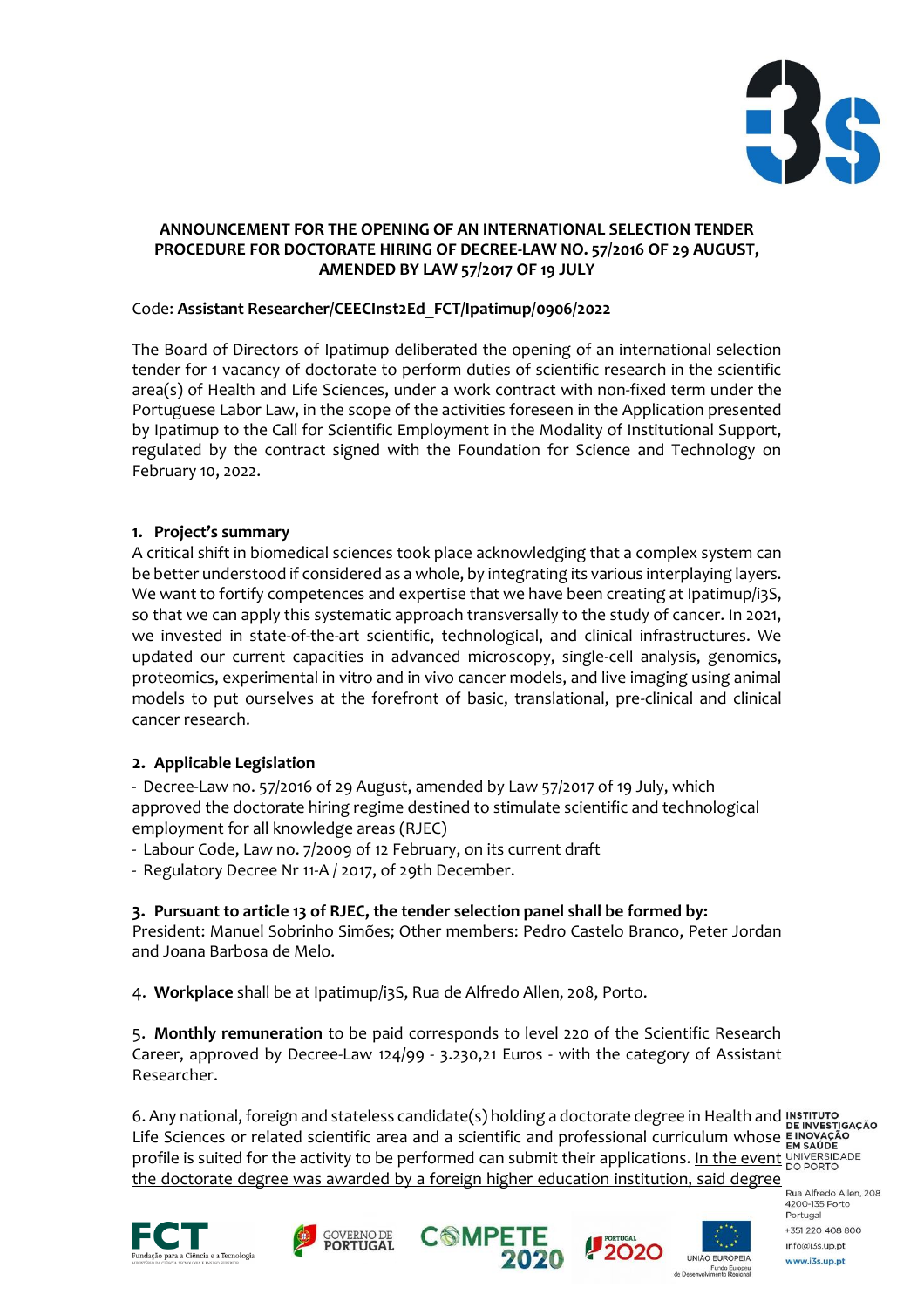

must comply with the provisions of Decree-Law no. 341/2007 of 12 October, and all formalities established therein must be complied with at the signature of contract.

## 7. The tender **admission specific requirements** are:

- Highly motivated candidates with Doctoral or Post-Doctoral experience in one of the following areas:
	- o Cancer genomics and precision oncology;
	- o Cancer glycomics and glycoproteomics;
	- o Cancer metabolomics;
	- o In vitro modelling of cancer;
	- o In vivo modelling of cancer;
- Relevant publication track record in international peer-reviewed journals, in the area of oncobiology;
- Fluent in spoken and written English;
- Good teamwork and interpersonal skills;
- Immediate availability to start the contract.

8. Pursuant to article 5 of RJEC, selection is to be made based on candidate **scientific and curricular career evaluation**.

Scientific and curricular career evaluation focuses on relevance, quality and in line with the current state-of-the-art:

a) of scientific and technological production in the last five years, deemed most relevant by the candidate;

b) of research activities, applied or based on practical work, developed in the last five years, deemed most impactful by the candidate;

c) of knowledge extension and dissemination activities developed in the last five years, namely under the scope of the promotion of culture and scientific practices, deemed most relevant by the candidate.

9. The five-year period mentioned above can be extended by the panel, if requested by the candidate, whenever the suspension of scientific activities is reasoned by socially protected grounds like paternity leave, long-term serious illness, and other legal situations of unavailability to work.

#### 10. **Evaluation criteria** are the following:

a) Detailed Curriculum (60% - maximum 10 pages):

- Peer-reviewed publications in fields relevant to the admission specific requirements, invitations for lectures/oral presentations in national/international meetings, track-record INSTITUTO in securing and managing competitive funding, and experience in supervision of EINVESTIGAÇÃO<br>postgraduate students.<br>DO PORTO postgraduate students.

 $\overline{a}$ 







Rua Alfredo Allen, 208 4200-135 Porto Portugal +351 220 408 800

info@i3s.up.pt

www.i3s.up.pt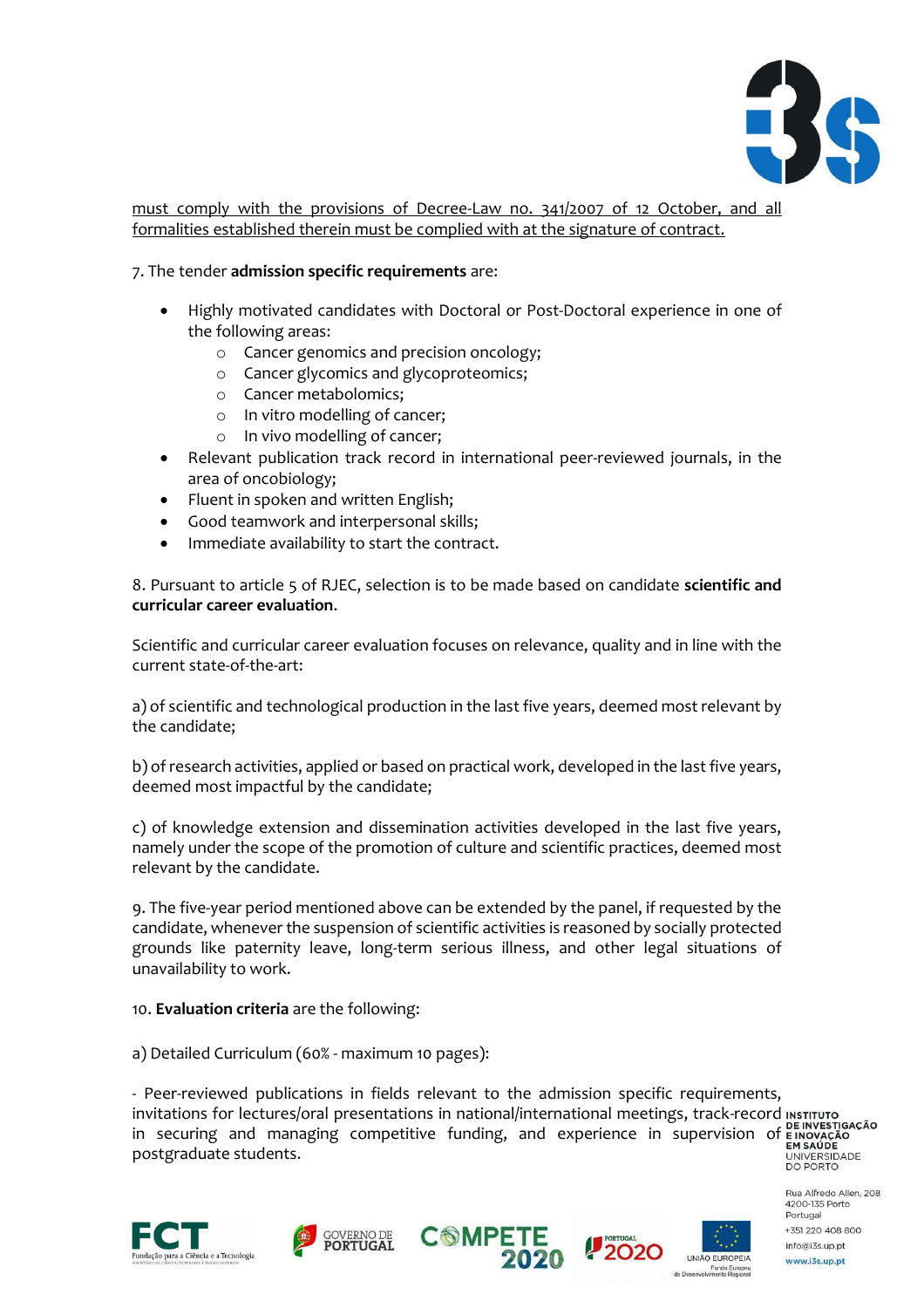

b) Quality and impact of the research plan relevant to the admission specific requirements for a three-year period (30% - maximum 4 pages).

c) Motivation Letter in English (10% - maximum 1 page).

11. If the jury decides to obtain further clarifications and additional information about the curricular elements presented, the 3 best candidates classified on the basis of the curriculum may be called for an interview. In this case, the Evaluation Criteria will weight 90% for all candidates (Detailed Curriculum 60%, Research Plan 20% and Motivation Letter 10%) and the interview will weight 10%.

12. Candidate **final classification** system shall be given based on a scale 0-100.

13. The panel shall deliberate by means of **roll-call vote** justified under adopted and disclosed selection criteria, with no abstentions allowed.

14. **Minutes** of panel meetings shall be executed and shall include a summary of all occurrences of said meeting, as well as of all votes casted by the members and respective reasoning, and shall be provided to candidates whenever required.

15. After selection criteria application, the panel shall prepare a **sorted list of approved candidates** and respective classification.

16. Panel's decision shall be **validated by the leader** of the institution, who is also in charge of deciding about the hiring.

17. **Applications** shall include all supported documents encompassed by section 7 and 8 for tender admission, namely:

a) Certificate or diploma copy;

b) Curriculum vitae, detailed and structured pursuant to sections from 7 to 10;

c) Other documentation relevant for the evaluation of qualifications in a related scientific area;

d) Research plan;

e) Motivation Letter (in English).

**Candidates shall submit their application filing all the required information and supporting documentation, in a digital form, in PDF format, from the 9 to the 27 June through the link:** 

[https://dozer.i3s.up.pt/applicationmanagement/#/addapplications/AssistantResearcherCEECInst2Ed\\_FCTIpati](https://dozer.i3s.up.pt/applicationmanagement/#/addapplications/AssistantResearcherCEECInst2Ed_FCTIpatimup09062022) [mup09062022](https://dozer.i3s.up.pt/applicationmanagement/#/addapplications/AssistantResearcherCEECInst2Ed_FCTIpatimup09062022)

18. All candidates who formalize their applications in an improper way or fail to prove the requirements imposed by this tender **are excluded** from admission. In case of doubt, the panel is entitled to request any candidate to present further documentation supporting their statements.

**ENOVAÇÃO<br>EM SAÚDE**<br>UNIVERSIDADE<br>DO PORTO

19. **False statements** provided by the candidates shall be punished by law.









Rua Alfredo Allen, 208 4200-135 Porto Portugal +351 220 408 800 info@i3s.up.pt

www.i3s.up.pt